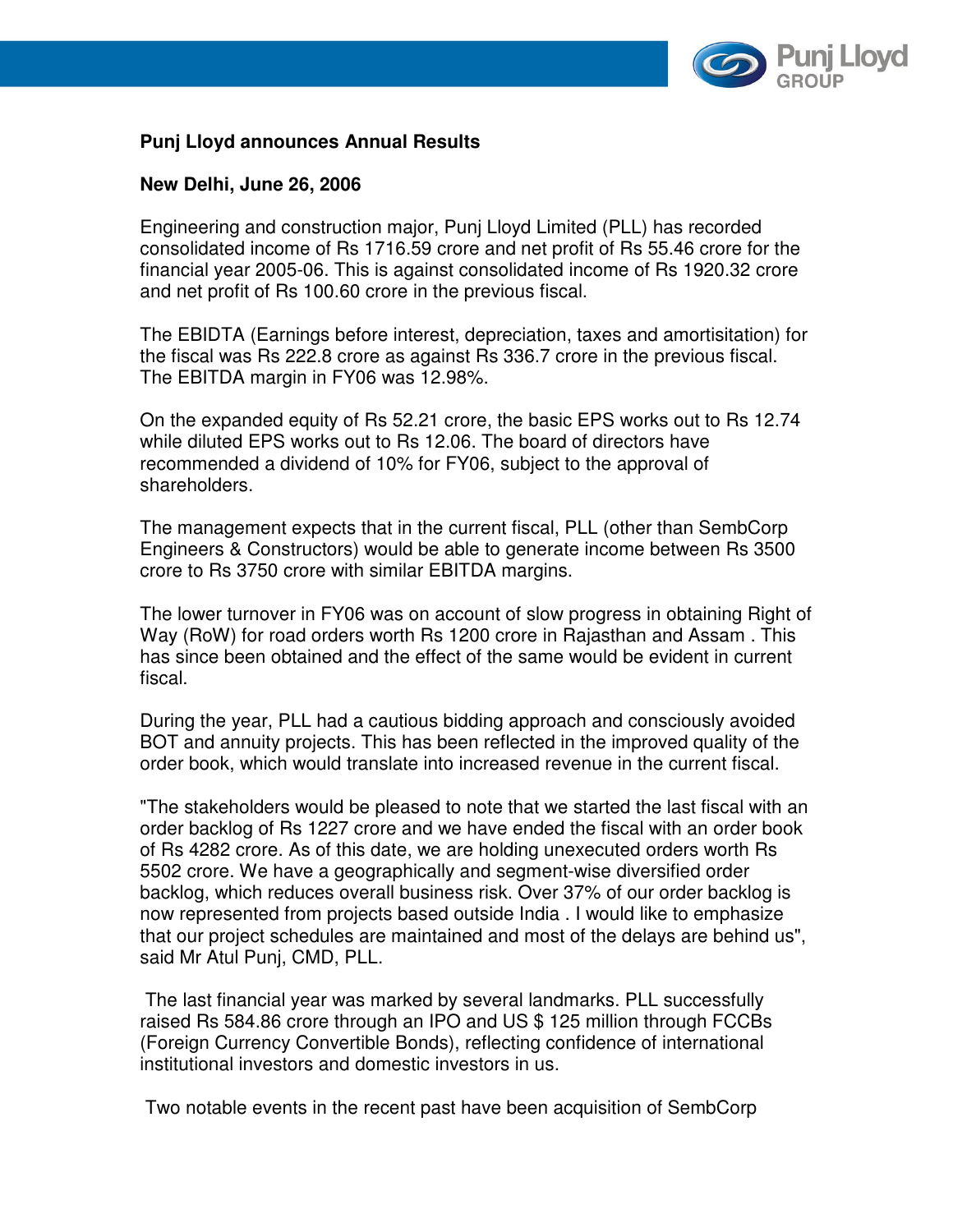

Engineers & Constructors, a Singapore \$ 1 billion company and Dayim-Punj Lloyd, a JV with His Royal Highness Prince Khalid Bin Bandar Bin Sultan of Saudi Arabia. These would be the building blocks for Punj Lloyd, whose impact would be seen, beginning this year.

 SembCorp ( in which PLL has 88% stake) would be complementing PLL in offering complete portfolio of EPC solutions which now include airports, jetties, MRT/LRT, tunneling, sewerage, water treatment, land reclamation, high spec buildings, process facilities for petrochemicals and refineries, pharmaceutical, nuclear and power. SembCorp Engineers has been primarily in engineering and procurement services while PLL is primarily a construction company. With the acquisition, PLL group will be able to provide single point EPC solutions for all business segments in which the group is present. There would be lot of offshoring opportunities from SembCorp as it shifts its high cost activities to India . Over 1000 experienced engineers including about 200 in UK would get added to the group's talent pool.

 Dayim- Punj Lloyd would focus on urban infrastructure, township development etc. apart from onshore and offshore EPC contracts in Kingdom of Saudi Arabia . The infrastructure opportunity in Saudi Arabia for the Punj Lloyd Group would get additional fillip with SembCorp being part of the group.

"With the increased bandwidth coupled with immense opportunities in the construction space, I am confident that PLL will become amongst the largest EPC companies in the world. We are grateful to all our stakeholders, who have increased our confidence by reposing their faith in us", said Mr Atul Punj, CMD, PLL.

Forward **-** Looking Statements:- This report contains forward -looking statements, which may be identified by their use of words like 'plans', 'expects', 'will', 'anticipates', 'believes', 'intends', 'projects', 'estimates' or other words of similar meaning. All statements that address expectations or projections about the future, including but not limited to statements about the company's strategy for growth, market position, expenditures, and financial results, are forward -looking statements. Forward -looking statements are based on certain assumptions and expectations of future events. The company cannot guarantee that these assumptions and expectations are accurate or will be realized. The company's actual results, performance or achievements could thus differ materially from those projected in any such forward - looking statements. The company assumes no responsibility to publicly amend, modify or revise any forward looking statements, on the basis of any subsequent developments, information or events.

## **About Punj Lloyd**

Punj Lloyd is amongst the largest engineering and construction companies in India providing integrated design, engineering, procurement, construction and